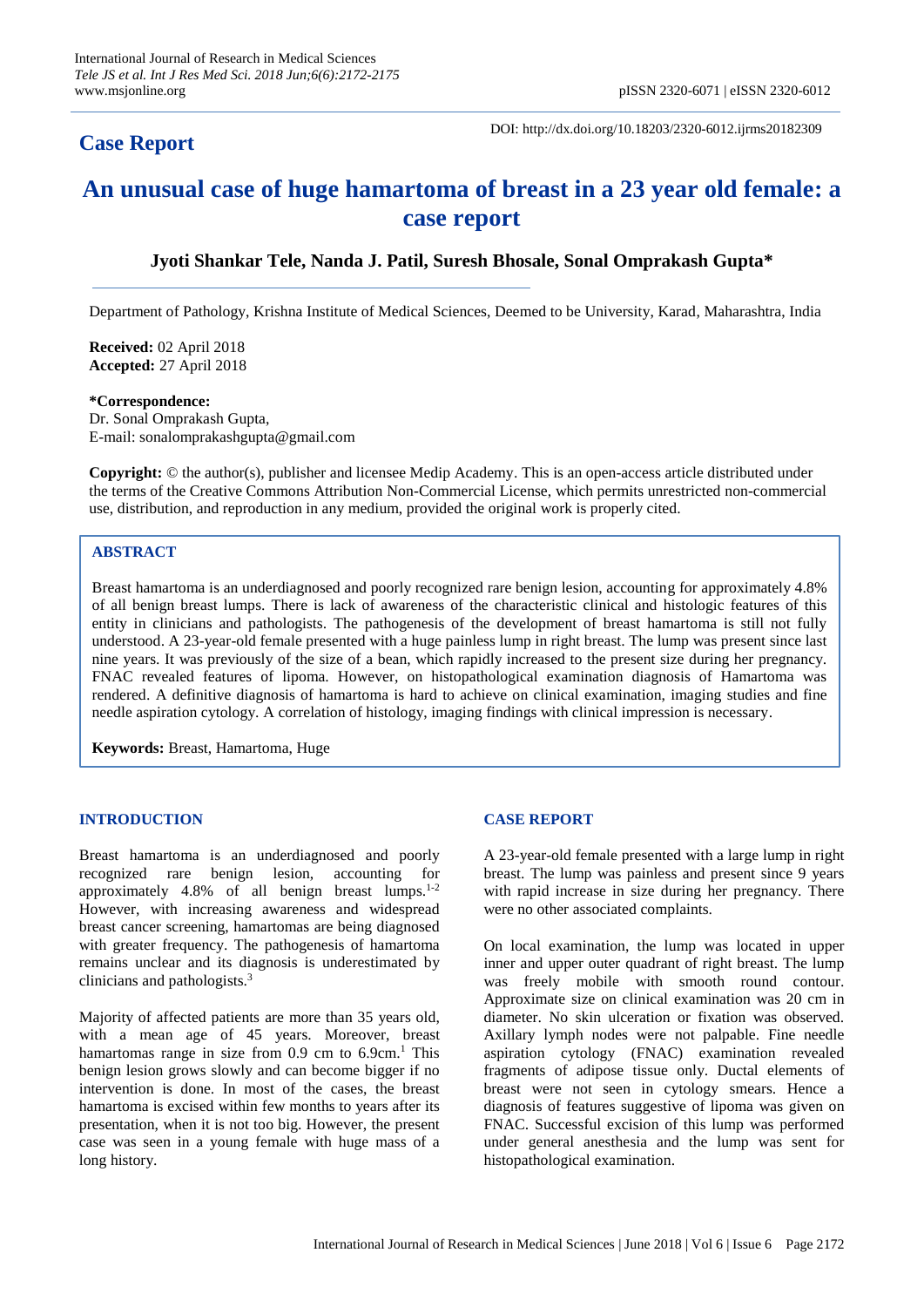Gross examination of the specimen revealed a single, well encapsulated yellowish ovoid mass measuring 21.5 x 18 x 4.8 cm and weighing 1100 grams. The mass had smooth rounded borders. Serial cut sections revealed greyish yellow homogenous smooth cut surface with interspersed grey white areas. There was no evidence of hemorrhage or necrosis on gross examination (Figure 1 and Figure 2). Extensive sampling was done and sections were stained with H and E stains.



**Figure 1: Large ovoid well encapsulated greyish yellow mass.**



**Figure 2: Cut surface-solid and greyish yellow.**



**Figure 3: Microphotograph shows ductal elements-TDLU (terminal duct lobular unit) in a collagenised stroma (H and E-40X).**



**Figure 4: Microphotograph shows adipose tissue admixed with ductal elements (H and E -40X).**



# **Figure 5: Microphotograph shows areas of fibrosis admixed with adipocytic element (H and E -40X).**

Microscopy showed a well circumscribed lesion composed predominantly of lobules of adipose tissue admixed with terminal duct lobular units (TDLUs). Zones of fibrosis and hyalinization were seen interspersed in between. The ductal elements did not reveal any atypia (Figure 3, Figure 4 and Figure 5). Considering these features diagnosis of hamartoma of breast was given.

#### **DISCUSSION**

The word Hamartoma, Greek in origin meaning " Bodily defect", refers to the presence of a disorganized mixture of components which are endogenous to a particular site. Hamartoma is considered benign non-neoplastic lesion that may recur.

Breast hamartoma is a well circumscribed benign lesion composed of glandular tissue, epithelial elements, fibrous tissue and fat, which may be in normal or varying proportions. Hogeman and Osbterg were the first to describe this lesion back in 1968. <sup>4</sup> Several cases were reported as adenolipomas and lipofibroadenomas.<sup>5</sup> Then the actual term "hamartoma" was created in 1971 by Arrigoni et al.<sup>6</sup> who concluded that breast hamartomas account for approximately 4.8% of all benign breast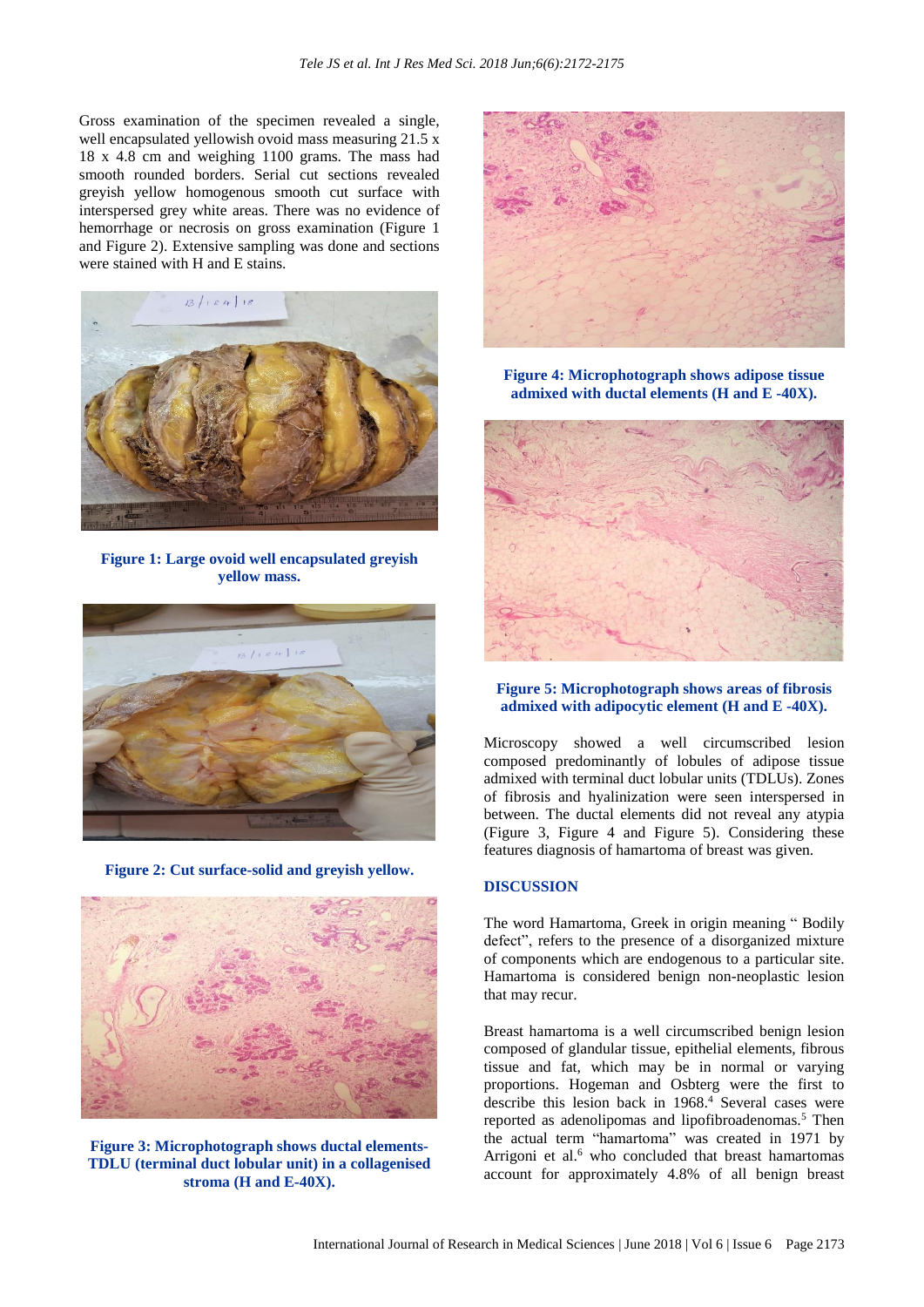lesions. <sup>1</sup> The exact pathogenesis of breast hamartoma development remains a mystery. However, the histological structure of breast hamartoma indicates that the tumor probably results from a dysgenetic factor rather than a neoplastic process, as recognized in the World Health Organisation in 1981. <sup>7</sup> Although it is histologically benign, in situ and infiltrating carcinomas may arise within hamartomas. 8-10

The lesion occurs predominantly in premenopausal women, mostly in their 40s with a wide range of teenage to women in their 80s. In our case, patient had this lesion from the age of 14 years, which is quite an earlier presentation. Patient observed this lesion when it was of the size of a bean. Lump increased in size slowly and gradually. Striking increase in size was observed during her pregnancy and the lesion achieved the present huge size of 21.5cm. This supported the assumption that both epithelial and stromal components of breast hamartoma express hormone receptors. <sup>11</sup> Hence this hormone responsive lesion proliferated tremendously during pregnancy.

Clinically, breast hamartomas are painless, mobile, soft to firm lumps, typically found in outer breast quadrants.<sup>12</sup> This usually misleads clinicians to diagnose them as fibroadenomas or lipomas. On ultrasound hamartomas appear to be well circumscribed with a smooth border and internally hypoechoic or of heterogenous echogenicity. They lack a retrotumor acoustic phenomenon which is one sonographic finding used to differentiate between benign and malignant lesions. <sup>13</sup> The appearance on mammography varies depending on degree of each of its constituents. Classically, they appear non homogenous with dense nodules consisting of fibrous tissue surrounded by a thin radio-opaque pseudocapsule formed from the displaced parenchyma of breast. Sometimes, it is difficult to distinguish it from fibroadenoma, when the lesion appears homogenously dense due to rich fibrous component. Though, fine needle aspiration cytology (FNAC) and needle core biopsy accurately diagnose most breast lesions, they are not very helpful in diagnosing hamartomas and differentiating them from other entities which mimic them.

In our case, clinical diagnosis of lipoma was considered. No ultrasonography or mammography was performed. Fine needle aspiration cytology (FNAC) of this lesion was advised. Cytological smears revealed only fragments of fibroadipose tissue and no ductal elements. Hence diagnosis of lipoma was given on cytology. Grossly, hamartomas are well circumscribed, round to oval, having smooth borders and measuring upto 20cm in size. Capsule may or may not be there. Sometimes a thin pseudocapsule is observed. Cut surface mostly resembles normal breast or fibroadenoma, depending on the constituents of lesion.

Histologically, hamartomas are mostly encapsulated, whether by a capsule or a surrounding rim of pseudocapsule. The lesion is lobulated and exhibits mammary ducts, lobules, fibrous tissue and adipose tissue in varying proportions. There were attempts in the past to classify breast hamartomas into specific categories based on their histological appearance. Mc Guize et al, categorized them into fibrous, fatty and fibrofatty, whereas adenolipoma, fibroadenoma like, fibroadenoma with fibrous stroma and encapsulated fibrocystic changes were the categories given by Jones et al.<sup>14</sup> These classifications are not generally accepted by most authorities as they are not reproducible and have no clinical impact.

Recurrence rate of hamartomas is seen in around 8% cases. These cases most likely represent multifocal disease rather than true recurrence. Three months follow up of our case is uneventful. Surgical excision of breast hamartomas is considered to be curative. They have an excellent prognosis with or without surgical excision. As most of the hamartomas are circumscribed, often encapsulated with well delineated borders, they can be easily enucleated. 15

# **CONCLUSION**

Breast Hamartomas are uncommon benign lesions which possess certain distinguishing characteristic features on histology. A definite diagnosis is hard to achieve on clinical and radiological examination. Hamartomas are painless, histologically benign masses which could develop to a quite large size if local excision is not performed in time. As the ductal elements and stroma of this lesion are hormone responsive, a sudden increase in size of the lesion during pregnancy can occur.

*Funding: No funding sources Conflict of interest: None declared Ethical approval: Not required*

# **REFERENCES**

- 1. Charpin C, Mathoulin MP, Barberis J, Boulat J, Sarradour B, et al. Reappraisal of breast hamartomas. A morphological study of 41 cases. Pathol Res Pract. 1994;190(4):362-71.
- 2. Fisher CJ, Hanby AM, Robinson L, Millis RR. Mammary hamartoma-a review of 35 cases. Histopathology. 1992;20(2):99-106.
- 3. Daya D, Trus T, D'Souza TJ, Minuk T, Yemen B. Hamartoma of the breast, an underrecognized breast lesion. A clinicopathologic and radiographic study of 25 cases. Am J Clin Pathol. 1995;103:685-9.
- 4. Hogeman KE, Östberg G. Three cases of postlactational breast tumour of a peculiar type. APMIS. 1968 Sep 1;73(2):169-76.
- 5. Altermatt HJ, Gebbers JO, Laissue JA. Multiple hamartomas of the breast. Appl Pathol. 1989;7(2):145-8.
- 6. Arrigoni MG, Dockerty MB, Judd ES. The identification and treatment of mammary